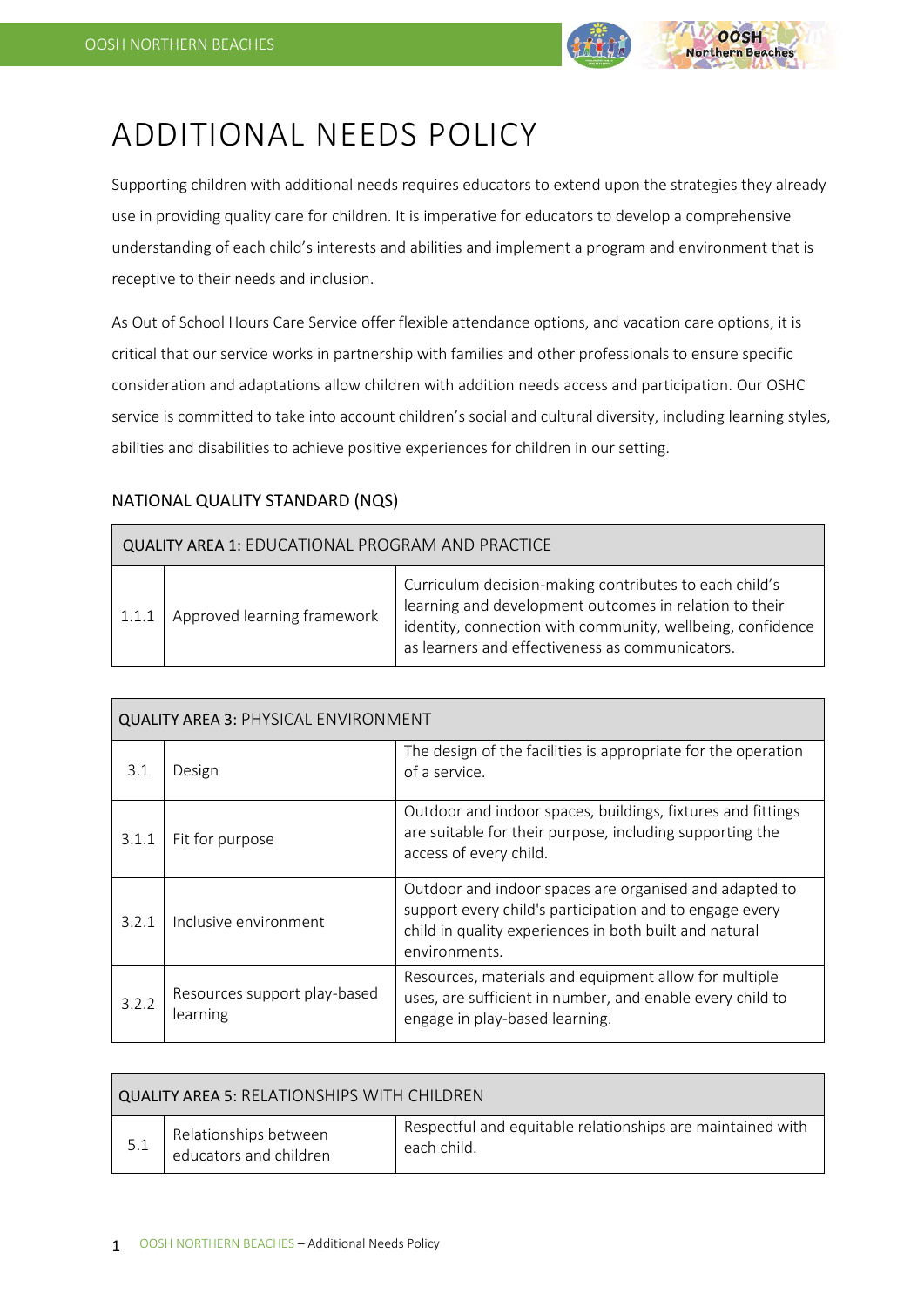| 5.1.1 | Positive educator to child<br>interactions | Responsive and meaningful interactions build trusting<br>relationships which engage and support each child to feel<br>secure, confident and included. |
|-------|--------------------------------------------|-------------------------------------------------------------------------------------------------------------------------------------------------------|
| 5.1.2 | Dignity and rights of the child            | The dignity and rights of every child are maintained.                                                                                                 |

| <b>QUALITY AREA 6: COLLABORATIVE PARTNERSHIPS WITH FAMILES AND COMMUNITIES</b> |                                           |                                                                                                                                                              |  |
|--------------------------------------------------------------------------------|-------------------------------------------|--------------------------------------------------------------------------------------------------------------------------------------------------------------|--|
| 6.1                                                                            | Supportive relationships with<br>families | Respectful relationships with families are developed and<br>maintained and families are supported in their parenting<br>role.                                |  |
| 6.1.1                                                                          | Engagement with the service               | Families are supported from enrolment to be involved in<br>the service and contribute to service decisions.                                                  |  |
| 6.1.2                                                                          | Parent views are respected                | The expertise, culture, values and beliefs of families are<br>respected and families share in decision-making about their<br>child's learning and wellbeing. |  |
| 6.2                                                                            | Collaborative partnerships                | Collaborative partnerships enhance children's inclusion,<br>learning and wellbeing.                                                                          |  |
| 6.2.2                                                                          | Access and participation                  | Effective partnerships support children's access, inclusion<br>and participation in the program.                                                             |  |

| EDUCATION AND CARE SERVICES NATIONAL REGULATIONS |                            |  |
|--------------------------------------------------|----------------------------|--|
| 155                                              | Interactions with children |  |
| 156                                              | Relationships in groups    |  |
| 157                                              | Access for parents         |  |

## RELATED POLICIES

## PURPOSE

To be responsive to each child, irrespective of their additional needs and abilities. We aim to provide a supportive and inclusive environment that sanctions each child to fully participate in its education and care at the OSHC Service. Educators will remain encouraging, unprejudiced and supportive, ensuring that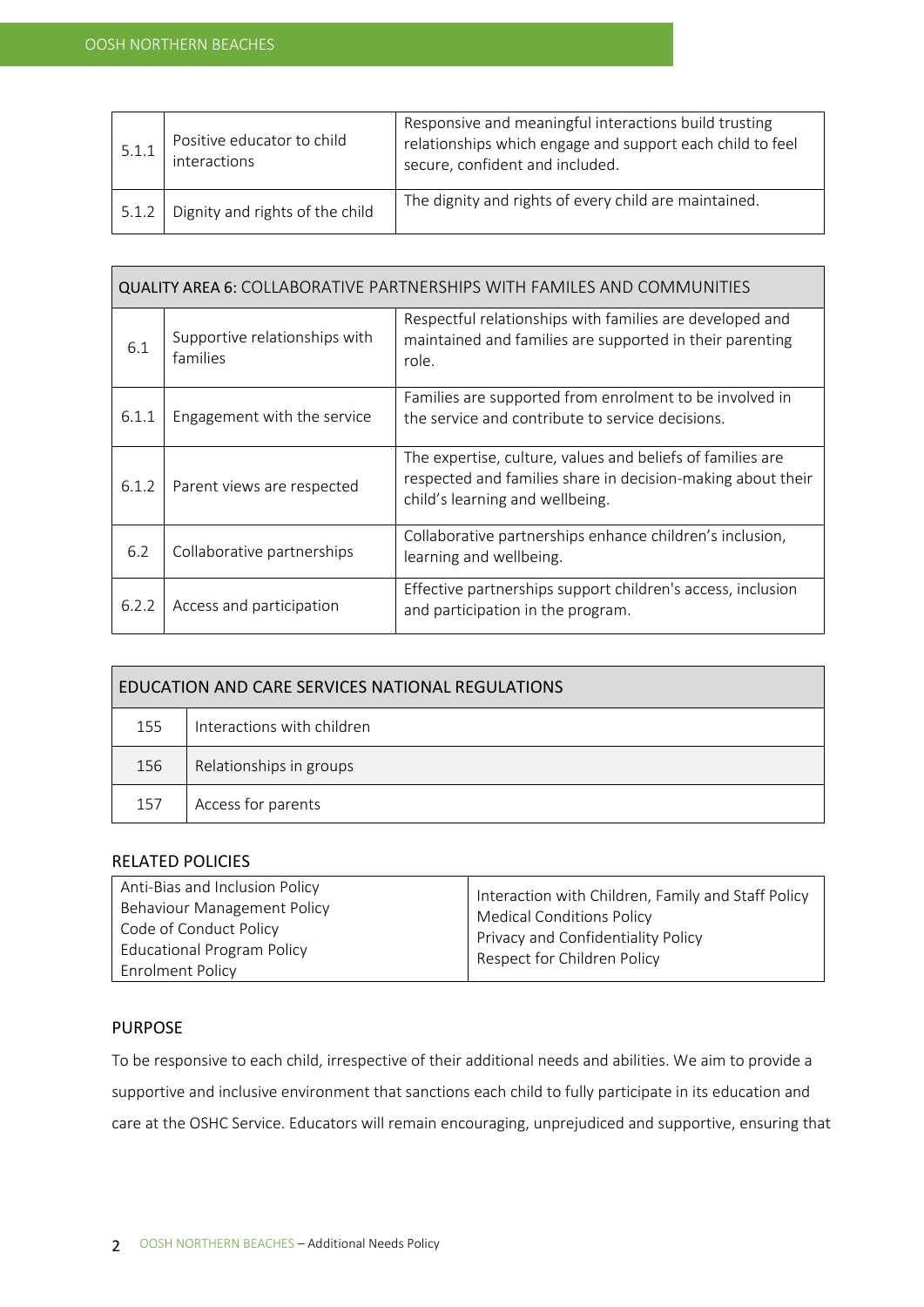all children are treated equally and fairly and have the opportunity to grow and develop to their individual potential.

## SCOPE

This policy applies to children, families, staff, management, and visitors of the Out of School Hours Service. According to the Inclusion Support Program Guideline (Australian Department of Education, Skills and Employment) March 2020, there is no national definition of 'additional needs.' This term is used within the policy to describe children who may need or require specific considerations or adaptations to participate fully in our OSHC service.

Additional needs may include children who:

- o have a diagnosed disability or developmental delay- physical, sensory, intellectual, or autism spectrum disorder
- o are presenting with challenging behaviours and/or behavioural or psychological disorders
- o have a serious medical or health condition
- o are presenting with trauma-related behaviours
- o are Aboriginal or Torres Strait Islanders
- o are recent arrivals in Australia
- o have a culturally and linguistically diverse background
- o live in isolated geographic locations
- o are experiencing difficult family circumstances or stress
- o are at risk of abuse or neglect
- o are experiencing language and communication difficulties
- o have learning difficulties
- o are gifted or have special talents
- o have other extra support needs.

We understand that additional needs may be temporary or permanent with diverse origins, which require different responses. Supporting children with additional needs enables them to have equitable access to resources and participation. This can lead to stronger skills in literacy and numeracy, social and emotional development and understanding of diversity. Strategies for supporting children with additional needs can differ significantly, because every child is unique.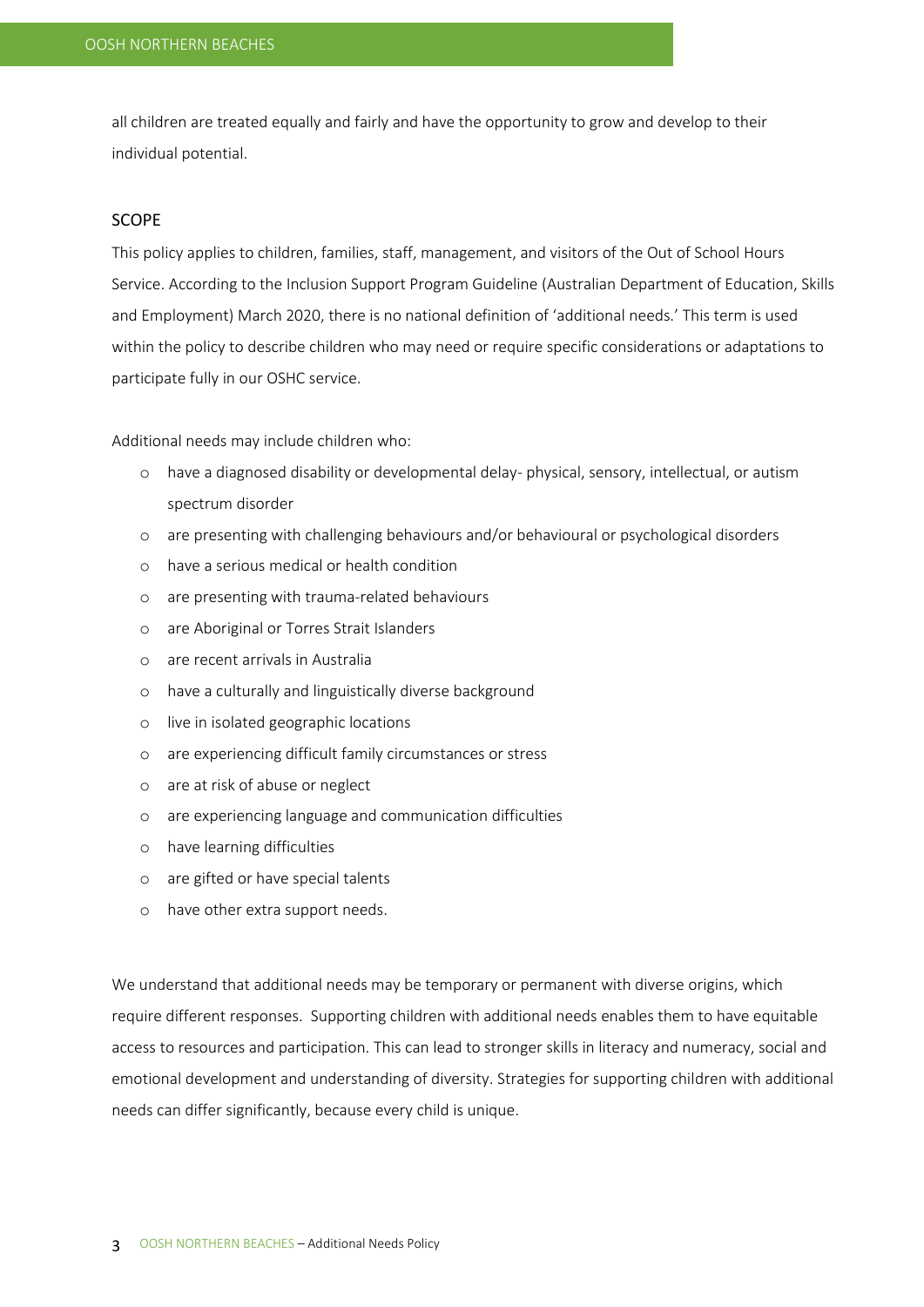#### IMPLEMENTATION

## IN REGARD TO THE ENROLMENT PROCESS MANAGEMENT/NOMINATED SUPERVISOR WILL ENSURE:

All families will be assessed upon enrolment regarding their child's level of care required, and all enrolments/bookings are subject to resourcing, availability and staffing. When a child has been identified with Additional Needs, the Team Leader will undertake a risk assessment (taking into account such things as training of staff required, environmental factors, safety of all children enrolled, etc.), and will determine whether the Service is able to accommodate the family's request subject to the following steps:

1. When completing the enrolment form parents/guardians must fully disclose any additional needs or special circumstances about their child. The parent/guardian must also upload any documentation by a relevant professional that confirms a diagnosed disability (including development delay) or diagnosed medical condition, or a current and ongoing assessment for disability. The Inclusion Support Agency may be contacted to apply for funding assistance where additional support staff is required to meet the needs of the child, along with other children with Additional Needs who may also be attending our Service. Please note that the inclusion support subsidy may be required for the continuation of the child's enrolment.

2. An Additional Support Information sheet will be required to be completed by the parent/guardian outlining background information (including extra care required, behavioural strategies, interests, skills, etc.) to enable an understanding of the child.

3. When the Additional Support Information sheet has been received with the enrolment forms the Team Leader will contact the parent/guardian to discuss their child's needs, and written consent will be sought to contact the child's current educator and/or other support services that may already be involved with the child with a view to providing optimum care for the child. This may also include observation of the child in their current care setting and/or an orientation visit prior to commencing.

4. Prior to the child commencing at the Service, if appropriate, the Team Leader may meet with the parents/carers and the child to discuss the child's needs and how the Service can accommodate these.

5. If a child is diagnosed with Additional Needs subsequent to their initial enrolment, that child's ongoing enrolment will be subject to the Additional Needs Enrolment process.

All information obtained through the enrolment process will be kept in the strictest confidence and used only for the purposes for which it was obtained. Staff need to be kept fully informed of the child's needs and it is in the child's best interests that this information is kept up to date.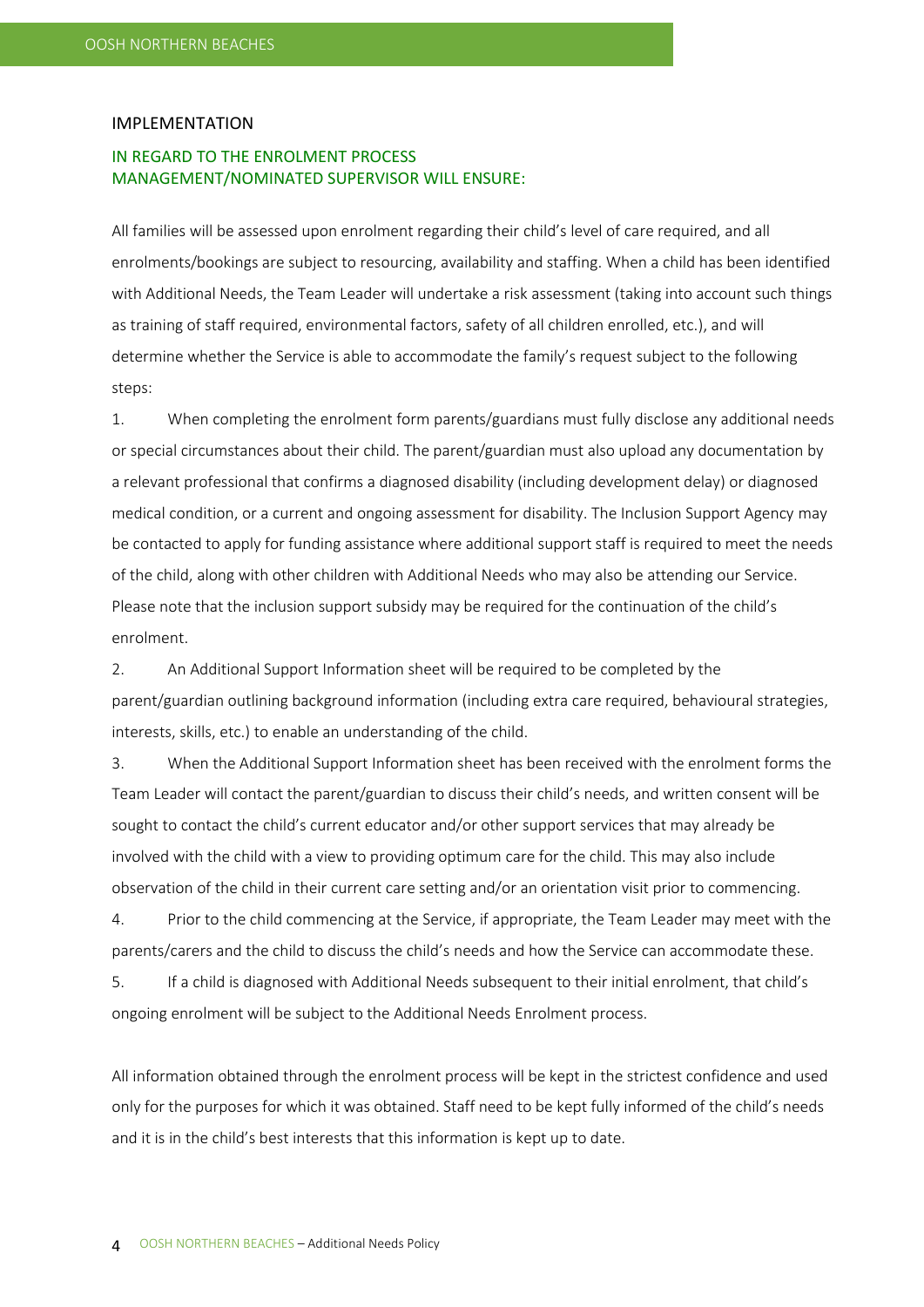#### Additional Needs

We offer a generalised play-based program at our Service and provision of places for children with additional needs will be made wherever possible, with a regular review period. Access to care will focus on the needs of the child, necessity of additional funding and facilities, and the Service's ability to meet these needs. Ongoing arrangements will be at the discretion of the Approved Provider in consultation with parents and educators.

Whilst OOSH Northern Beaches will endeavour to accommodate the needs of children and their families, there may be times where our Service is not able to meet the needs of a particular child, for example, if there are already several children with Additional Needs enrolled/booked in at our Service, or during a period of disruption (ie: impact of health emergencies such as COVID-19). OOSH Northern Beaches reserves the right to review bookings received through My Family Lounge and to withdraw bookings where we are unable to meet the needs of all children booked in on a particular day within the resources available, so as not to compromise staff safety or the level of care received by any child using our Service

#### Inclusion Support

The Inclusion Support Program (ISP) assists Child Care services to build their capacity and capability to include children with additional needs in mainstream services; providing them with an opportunity to learn and develop alongside their typically developing peers. A child with additional needs who requires additional support may be accepted at our Service and ISP funding will be applied for to increase staff to child ratios above the minimum requirements mandated in the National Regulations. Any additional educator works as a member of the team to provide a quality inclusive program for all children (they are not funded to provide one to one support for an individual child). This is designed to ensure adequate supervision for all children attending a Service whilst reducing barriers to inclusion for those children with additional needs.

Please note ISP funding cannot be used to provide one to one support, respite care or for transportation. Children with complex needs and/or functioning in a way that limits their ability to be included in the program will be considered as requiring one to one support. Under such circumstance's agencies supporting the child will need to provide the one to one support.

#### Before/After School Care

Subject to our Additional Needs Enrolment process, children with additional needs requiring an additional educator are required to have a permanent/routine booking (subject to availability) with at least 4 weeks' notice from commencement so that the Centre can roster the appropriate staff to child ratio. This ensures the appropriate level of care is provided for your child. Any requests for care with less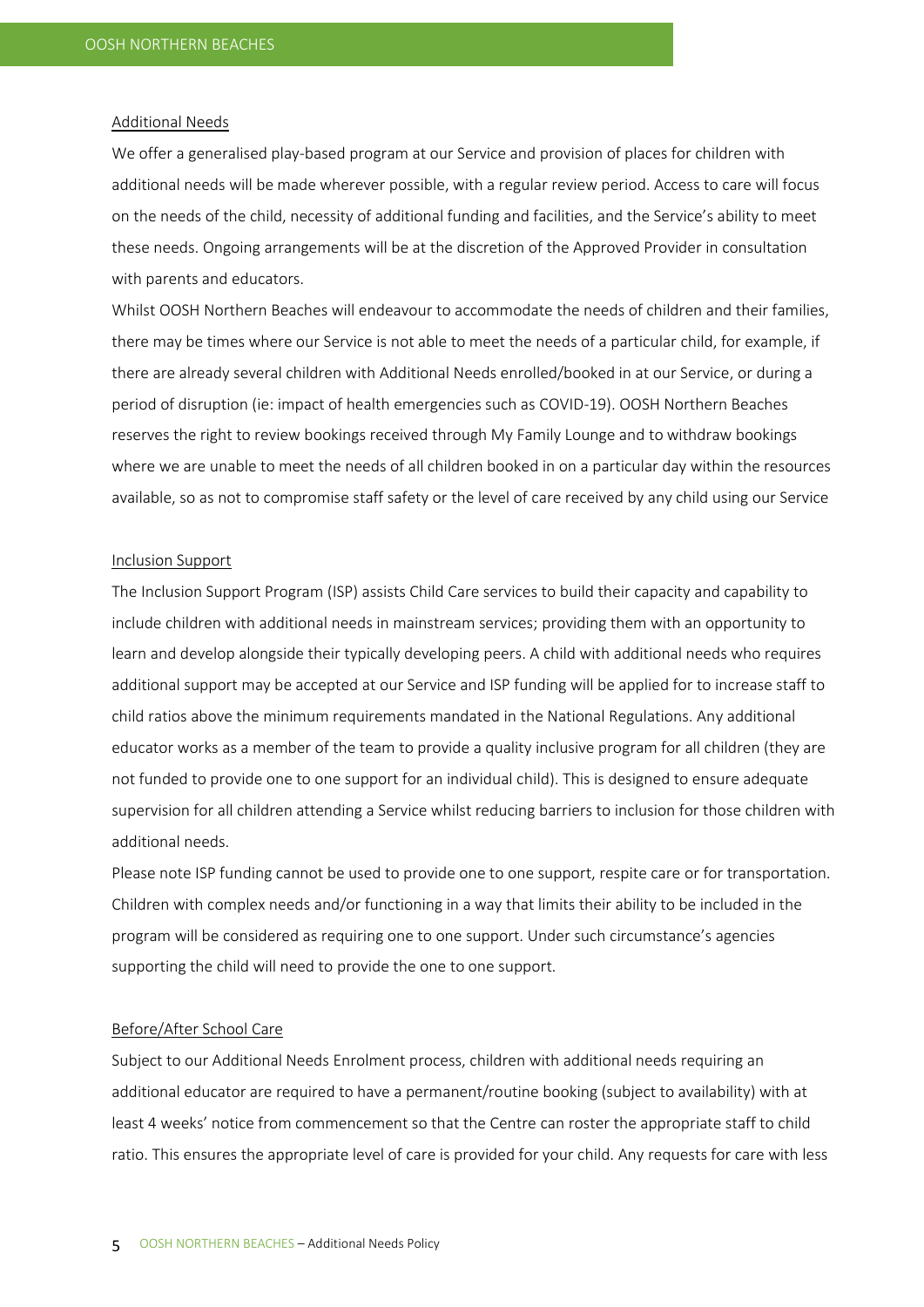than four weeks' notice cannot be guaranteed. This is also dependent on staffing availability, which may be negatively affected by periods of disruption (ie: impact of health emergencies such as COVID-19).

## MANAGEMENT/NOMINATED SUPERVISOR WILL ENSURE: IN REGARD TO THE PROGRAM AND CENTRE:

completed enrolment forms are used to gather information about children's additional needs

- equitable access is provided to support children with additional needs
- communication with families is consistent and supportive
- develop effective relationships with school leaders and the OSHC service to support the child
- they have a thorough understanding of the NDIS plan for each child (if applicable) and assist to help achieve goals and build skills and independence
- they contact their local Inclusion Agency to access information and support about the Inclusion Support Program (see: [Inclusion Development Fund Manager](https://www.education.gov.au/inclusion-support-program-isp) for your state/territory organisation)
- they develop a *Strategic Inclusion Plan* in collaboration with the Inclusion Agency which will identify any barriers preventing a child's inclusion and implement strategies for improvement
- they seek assistance, training, and where possible, financial funding from inclusive support agencies to promote the development of skills in children with identified additional needs
- educators are meeting the needs of each individual child, by providing educators with targeted professional development and opportunities to network with professional agencies
- they access the Inclusion Support Portal (IS Portal) through PRODA
- parents provide written consent for information about their child to be shared on the IS Portal if accessing support under the Inclusion Support Program
- families are encouraged to meet with the educators who will be working with the child to ensure an understanding of the child's needs, appropriate methods for communication, and to ascertain that suitable resources and support is provided to both the family and the child
- the OSHC Service works in partnership with allied health professionals and families to verify the educational program and learning environment is inclusive for each child with additional needs, including children and families from culturally diverse backgrounds
- specific plans and programs provided by external resource providers and professionals for children with additional needs are shared with educators and copies filed in the child's individual record
- children are encouraged to feel safe and secure during their education and care at the OSHC Service by developing trusting relationships with educators, other children, and the community
- inclusive strategies and practices are embedded in the delivery of quality education and care
- the privacy and confidentiality for children and families is maintained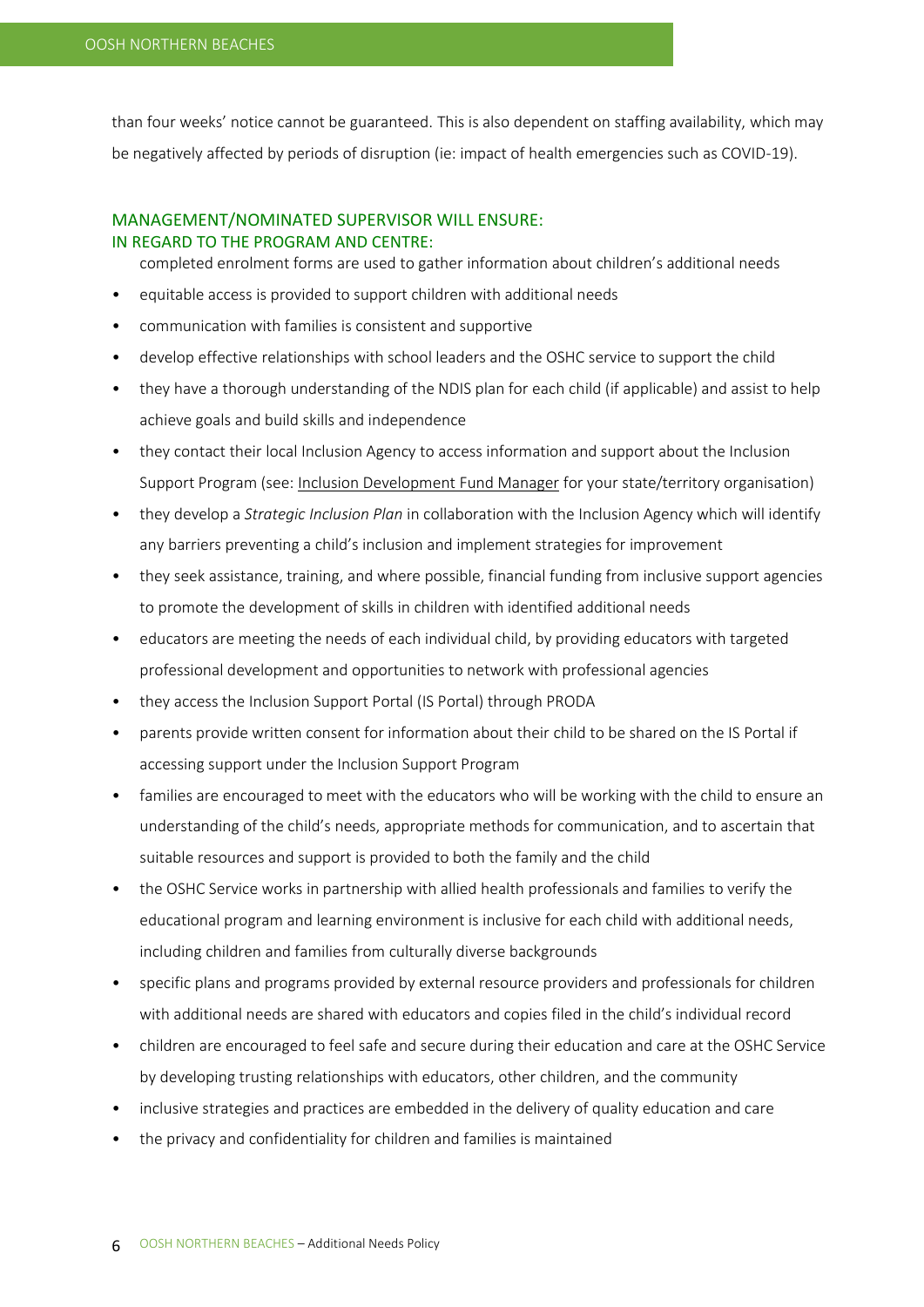- the indoor and outdoor environment and equipment is designed or adapted to ensure access and participation for all children, supporting the inclusion of children with additional needs. This may include the use of:
	- o portable ramps
	- o use of standing frames and support swings
	- o specialised furniture such as chairs, tables and positioning equipment
	- o communication charts and Auslan dictionaries
	- o resources and books in languages other than English to support Indigenous children and children from linguistically diverse backgrounds
- the program and curriculum are inclusive and meet the individual needs of children with additional needs, disability or developmental delay
- children's sensory sensitivities to pressure, texture, smell, noise, or colour is considered within the environment.

## EDUCATORS WILL:

- treat children equally and fairly and with respect
- create an inclusive program, which is adaptable and supportive of all children
- advocate for children's rights
- conduct specific observations on the individual child, outlining their interests, strengths, and developmental needs to support programming including open ended learning opportunities
- meet with families of children with additional needs to familiarise themselves with the specific communication needs of each child. Communication could include verbal and non-verbal communication skills and cues and may necessitate the use of systems such as sign language, the use of images, and/or learning key words in the child's home language
- establish a means for frequent communication with parents of children with additional needs through a communication book, verbal daily information exchanges, and/or formal and informal meetings.
- work with all families to meet children's developmental needs in order to build strengths and capabilities
- develop an Inclusion Support Plan (ISP) in collaboration with Inclusion Agency professionals, health professionals and parents of the child and keep a copy in the child's individual record
- liaise with school counsellor and other key personal at the school to ensure consistent strategies are implemented for the child at OSHC
- work with other professionals who play a role in supporting the child's development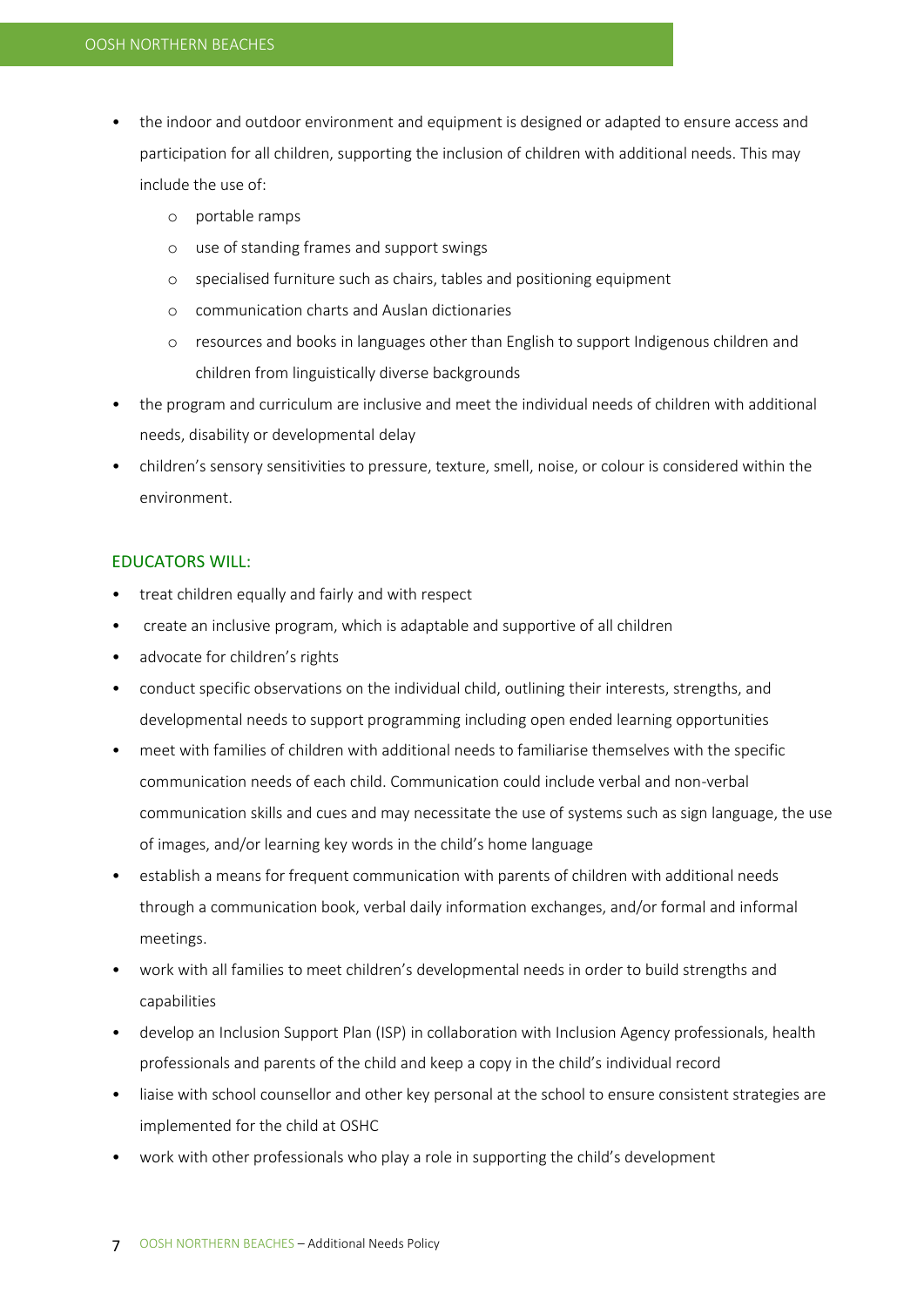- create a flexible environment, which can be adapted to each child's needs within the OSHC Service to support the inclusion of children with additional needs
- implement programming experiences and activities, that are inclusive for all children to access, explore and participate.
- listen carefully to all children's concerns and discuss issues of inclusion and exclusion, and fair and unfair behaviour.
- act as role models by displaying appropriate behaviour and language, being consistently aware of and responsive to children who may require additional support, attention, or assistance.
- discuss a wide range of emotions, thoughts, and views constructively with the children within a supportive environment
- not judge or compare one child's development with another
- talk to children about differences and acceptance.
- provide opportunities for all children to play and learn together, promoting cooperative, caring, and social behaviours.

### INCLUSION SUPPORT PROGRAM (ISP):

To assist in the provision of an inclusive environment for children with additional needs, our OSHC Service may apply for additional support through the [Inclusion Support Program \(ISP\)](https://www.education.gov.au/inclusion-support-program-isp) if the eligibility requirements are met.

The Team Leader and educators will refer to the Inclusion Support Guidelines and consult with families to submit an application. Applications would need to be submitted for the different types of care the child accesses through our Service (care during school terms and vacation care). The objectives of the Inclusion Support Program include:

- supporting Out of School Hours Services increase their capacity and capability to provide quality inclusive practices for all children
- to address access and participation barriers
- support the inclusion of children with additional needs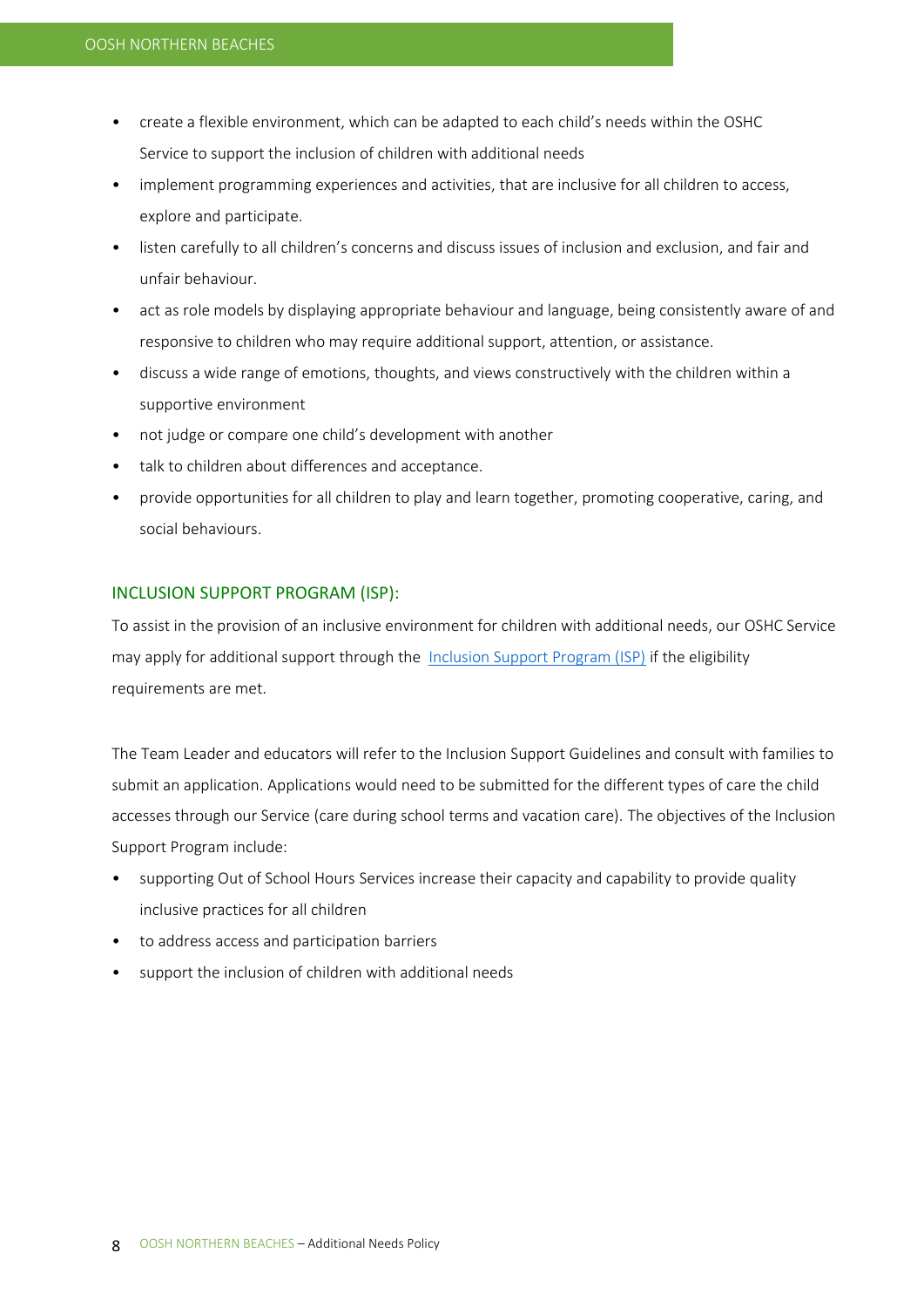### HIGH POTENTIAL AND GIFTED CHILDREN

Our OSHC Service will collaborate with families to support the needs of high potential and gifted children. We will:

- respect the uniqueness of each child
- acknowledge the characteristics of high potential and gifted children
- be sensitive to the social-emotional needs of gifted children and assist them to feel a sense of belonging
- develop our capacity to cater for the needs of gifted children through professional development
- support children's transition to school
- assist educators cater for gifted children who also have a disability- 'Twice Exceptional' children

#### FAMILIES WILL:

- work collaboratively with our OSHC Service
- share information about their child's specific needs- their interests, things they do well, strategies that are used at home to support their child, identify routines or situations that may cause physical or emotional challenges
- provide accurate information about their child's additional needs including relevant reports, documentation, NDIS plans, details about support services and other allied professionals
- help to identify possible barriers for inclusion and reasonable adjustments that may be required
- consent to our OSHC Service accessing external professional support if required to assist educators manage the diagnosed, or undiagnosed additional needs of their child
- collaborate with external professional support agencies and educators to implement plans to support inclusion
- provide written consent for information about their child to be shared on the IS Portal if accessing support under the Inclusion Support Program
- adhere to our policies that should the safety of other children and staff be compromised enrolment may be suspended or terminated.

## **SOURCE**

Australian Children's Education & Care Quality Authority. (2014).

Australian Government Department of Education, Skills and Employment. (2009) *Belonging, Being and Becoming: The Early Years Learning Framework for Australia.*

Australian Government Department of Education, Skills and Employment. (2011) *My Time, Our Place- Framework for School Age Care in Australia.*

Australian Government Department of Education, Skills and Employment (2014) *Continuity of Learning: A resource to support effective transition to school and school aged care.*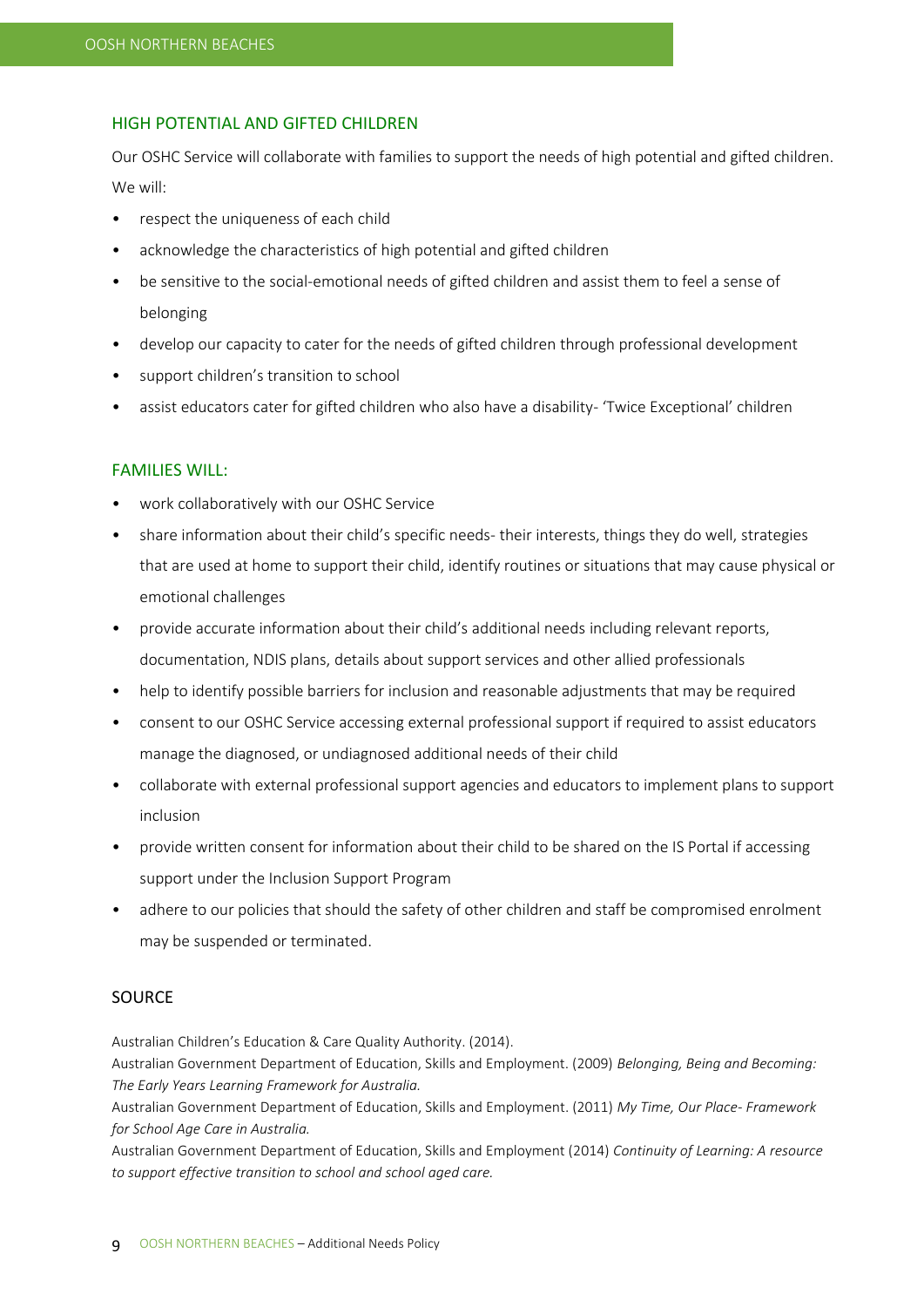Australian Government Department of Education, Skills and Employment (2020) *Inclusion Support Program (ISP)*  Catholic Education Office Melbourne (2013) *Gifted and Talented Students A Resource Guide for Teachers in Victorian Catholic Schools*

Early Childhood Australia Code of Ethics. (2016).

Early Childhood Australia (ECA), & Early Childhood Intervention Australia (ECIA). (2012). Position statement on the inclusion of children with disability in early childhood education and care.

[http://www.earlychildhoodaustralia.org.au/wp-](http://www.earlychildhoodaustralia.org.au/wp-content/uploads/2014/06/ECA_Position_statement_Disability_Inclusion_web.pdf)

[content/uploads/2014/06/ECA\\_Position\\_statement\\_Disability\\_Inclusion\\_web.pdf](http://www.earlychildhoodaustralia.org.au/wp-content/uploads/2014/06/ECA_Position_statement_Disability_Inclusion_web.pdf)

Early Childhood Intervention Australia *National Guidelines for Best Practice in Early Childhood Intervention* Education and Care Services National Law Act 2010*.* (Amended 2018).

[Education and Care Services National Regulations.](https://www.legislation.nsw.gov.au/view/html/inforce/current/sl-2011-0653?query=((Repealed%3DN+AND+PrintType%3D%22act.reprint%22+AND+PitValid%3D@pointInTime(20200831000000))+OR+(Repealed%3DN+AND+PrintType%3D%22reprint%22+AND+PitValid%3D@pointInTime(20200831000000))+OR+(Repealed%3DN+AND+(PrintType%3D%22epi.reprint%22+OR+PrintType%3D%22epi.electronic%22)+AND+PitValid%3D@pointInTime(20200831000000)))+AND+Content%3D(%22early%22+AND+%22childhood%22)&dQuery=Document+Types%3D%22%3Cspan+class%3D%27dq-highlight%27%3EActs%3C/span%3E,+%3Cspan+class%3D%27dq-highlight%27%3ERegulations%3C/span%3E,+%3Cspan+class%3D%27dq-highlight%27%3EEPIs%3C/span%3E%22,+Search+In%3D%22%3Cspan+class%3D%27dq-highlight%27%3EAll+Content%3C/span%3E%22,+All+Words%3D%22%3Cspan+class%3D%27dq-highlight%27%3Eearly+childhood%3C/span%3E%22,+Point+In+Time%3D%22%3Cspan+class%3D%27dq-highlight%27%3E31/08/2020%3C/span%3E%22) (2011).

Guide to the Education and Care Services National Law and the Education and Care Services National Regulations. (2017).

Guide to the National Quality Framework. (2017). (amended 2020).

New South Wales Department of Education *High Potential and Gifted Education Policy* (2019)

Raising Children *Supporting gifted and talented learning* [https://raisingchildren.net.au/preschoolers/play-](https://raisingchildren.net.au/preschoolers/play-learning/gifted-talented-children/supporting-learning)

[learning/gifted-talented-children/supporting-learning](https://raisingchildren.net.au/preschoolers/play-learning/gifted-talented-children/supporting-learning)

Revised National Quality Standard. (2018).

## REVIEW

| POLICY REVIEWED      | <b>APRIL 2021</b>                                                                                                                                                                                                                                                         | <b>NEXT REVIEW</b><br><b>DATE</b> | <b>APRIL 2022</b>                 |
|----------------------|---------------------------------------------------------------------------------------------------------------------------------------------------------------------------------------------------------------------------------------------------------------------------|-----------------------------------|-----------------------------------|
| <b>MODIFICATIONS</b> | Reference to COVID-19 added 01/01/2022<br>$\bullet$                                                                                                                                                                                                                       |                                   |                                   |
| <b>MODIFICATIONS</b> | Review of policy - Moved Families will to end of policy<br>$\bullet$<br>sources checked for currency<br>$\bullet$<br>Updated information for Inclusion Support Program- PRODA<br>$\bullet$<br>Reference to resource- Guide to Strategic Inclusion Plan added<br>$\bullet$ |                                   |                                   |
| POLICY REVIEWED      | PREVIOUS MODIFICATIONS                                                                                                                                                                                                                                                    |                                   | <b>NEXT REVIEW</b><br><b>DATE</b> |
| <b>APRIL 2020</b>    | Additional information for Approved provider<br>and educators added<br>Adjustments for inclusion added<br>Family responsibilities<br>Inclusion Support Program<br>$\blacksquare$<br>High Potential and Gifted children<br>New references added                            |                                   | <b>APRIL 2021</b>                 |
| <b>APRIL 2019</b>    | Rearranged the order of points for better flow<br>Points added (Highlighted).<br>Sources/references checked, corrected,<br>updated, and alphabetised.<br>Deleted 'procedures' appendix and added<br>relevant info to body of policy.                                      |                                   | <b>APRIL 2020</b>                 |
| <b>APRIL 2018</b>    | Minor terminology and grammatical<br>adjustments made to further support<br>understanding and implementation<br>Included the list of related policies                                                                                                                     |                                   | <b>APRIL 2019</b>                 |